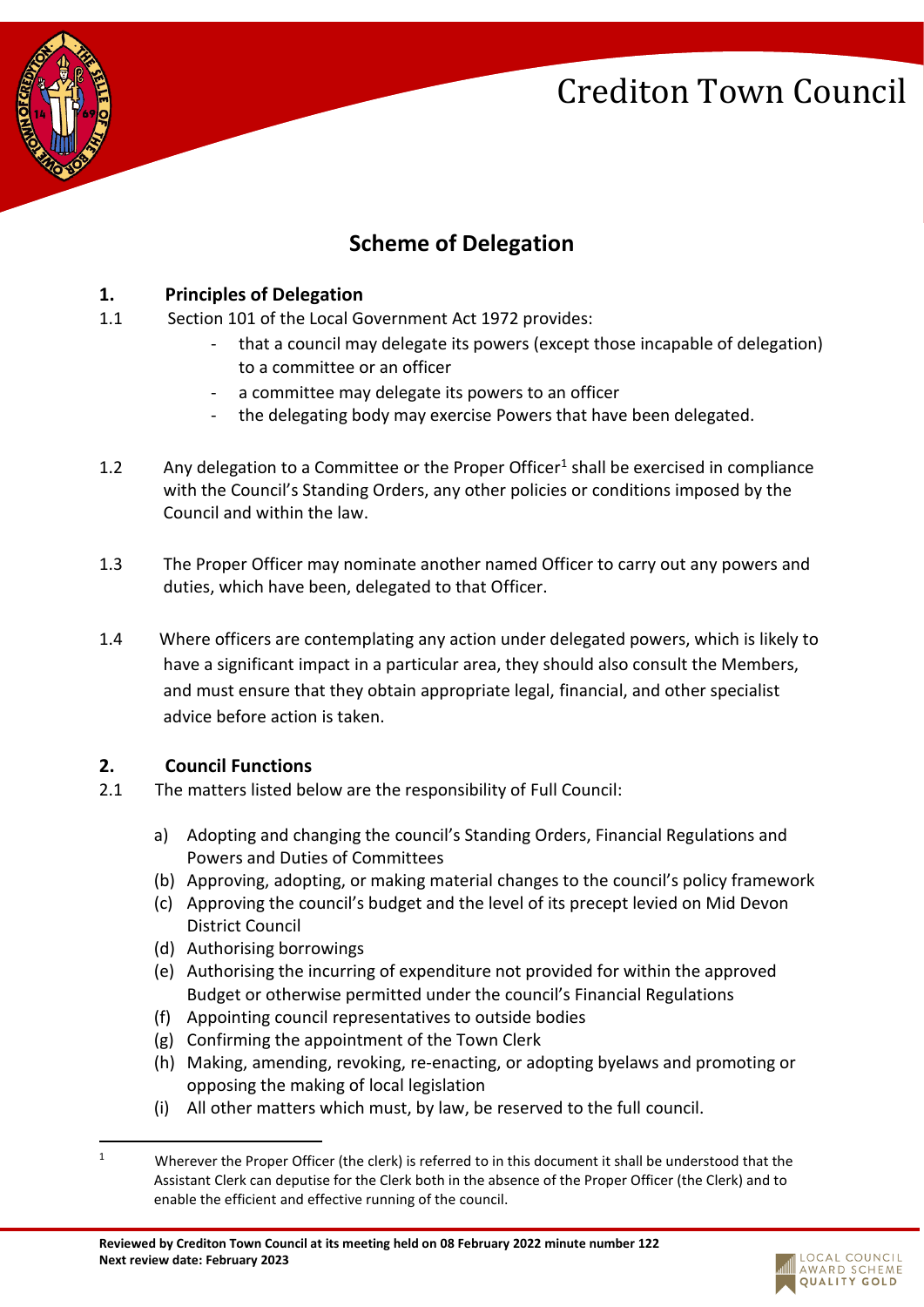



| <b>Audit</b>               | Responsibility for maintaining a       | <b>Full Council</b> |
|----------------------------|----------------------------------------|---------------------|
|                            | continuous internal audit system       |                     |
|                            | Receiving and considering reports on   | <b>Full Council</b> |
|                            | internal audit and monitoring the      |                     |
|                            | implementation of approved action      |                     |
|                            | plans                                  |                     |
|                            | Receiving and considering reports of   | <b>Full Council</b> |
|                            | the Council's Internal and External    |                     |
|                            | Auditors and monitoring the            |                     |
|                            | implementation of approved action      |                     |
|                            | plans                                  |                     |
|                            |                                        |                     |
| <b>Budgetary Control</b>   | Recommending the annual Budget         | <b>Full Council</b> |
|                            | and resolutions for level of precept   |                     |
|                            | Managing budgetary control matters     | <b>Full Council</b> |
|                            | including the allocation of financial  |                     |
|                            | resources and virement of revenue      |                     |
|                            | expenditure other than within the      |                     |
|                            | approved budget of a committee         |                     |
|                            | (see para 2.1)                         |                     |
| <b>Byelaws and local</b>   | Recommending the making or             | <b>Full Council</b> |
| legislation                | adoption of byelaws                    |                     |
|                            | Recommending the sponsoring of         | <b>Full Council</b> |
|                            | local legislation                      |                     |
|                            | Enforcing byelaws including            | <b>Full Council</b> |
|                            | instituting legal proceedings          |                     |
|                            |                                        |                     |
| <b>Capital Expenditure</b> | Recommending capital works and         | <b>Full Council</b> |
|                            | resourcing their implementation        |                     |
| <b>Car Parking</b>         | Commenting on all matters relating     | <b>Full Council</b> |
|                            | to the management of public car        |                     |
|                            | parks in the town                      |                     |
| <b>Cemeteries</b>          | Commenting on all matters relating     | <b>Full Council</b> |
|                            | to the management of burial            |                     |
|                            | functions and responsibilities         |                     |
| <b>Legal Proceedings</b>   | To engage legal advisors and           | <b>Full Council</b> |
|                            | barristers as required                 |                     |
|                            | To institute, defend or settle any     | <b>Full Council</b> |
|                            | judicial or quasi-judicial proceedings |                     |
| <b>Street Naming</b>       | To name new streets                    | <b>Full Council</b> |

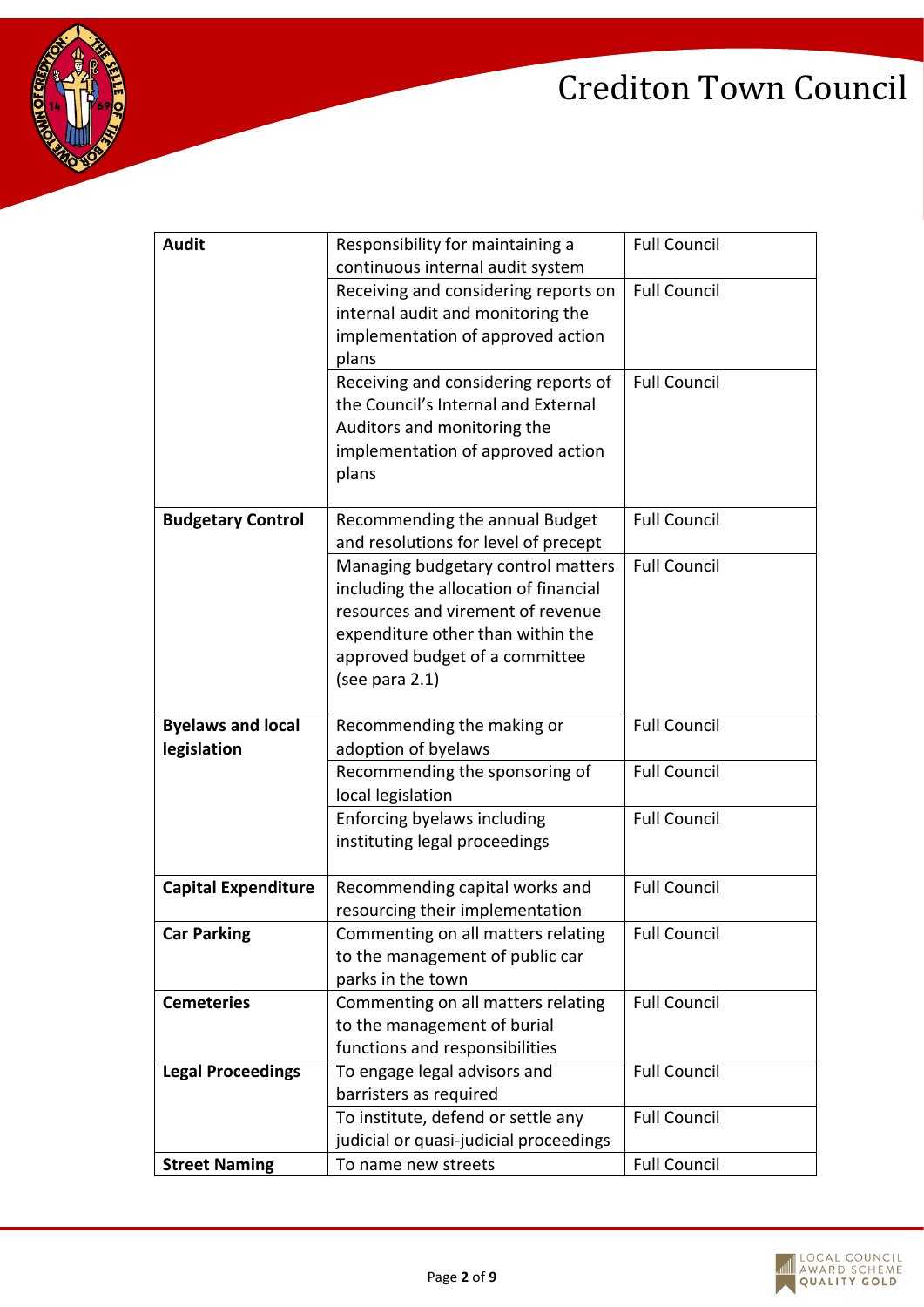

#### **3. Delegation to Committees**

- 3.1 The matters listed below are delegated to the council's committees, sub-committees, or working groups. They must be exercised in accordance with the law, the council's Standing Orders and Financial Regulations and approved policy framework and may only be exercised where sufficient budgetary provision exists or can be vired from within the approved budget of the Committee concerned.
- 3.2 Where a sub-committee or working group in lieu of exercising its delegation refers a matter to its parent committee the delegation is exercisable by the committee. Nevertheless, the committee may decide not to exercise this delegated power and may instead make a recommendation to the council.

| <b>Service Area</b>      | <b>Function</b>                        | <b>Committee</b>             |
|--------------------------|----------------------------------------|------------------------------|
| <b>Agency Agreements</b> | Recommending agency agreements         | <b>Council Affairs &amp;</b> |
|                          | and joint working practices            | Finance                      |
| <b>Allotments</b>        | See Land Management                    | Amenities & the Built        |
|                          |                                        | Environment                  |
| <b>Arts</b>              | Managing the Council's arts-related    | Planning & Town              |
|                          | activities including direct promotions | Strategy                     |
|                          | and liaison with other providers       |                              |
| <b>Budgetary Control</b> | Managing budgetary control matters     | All committees               |
|                          | within the approved budget of a        |                              |
|                          | committee (see para 2.1)               |                              |
| <b>Civic Events</b>      | <b>Organising Civic Events</b>         | <b>Council Affairs &amp;</b> |
|                          |                                        | Finance                      |
| <b>Christmas Events</b>  | Co-ordinating and facilitating         | Christmas in Crediton        |
|                          | <b>Christmas in Crediton Events</b>    | Sub-Committee                |
| <b>Committee and</b>     | Recommending the annual calendar       | <b>Full Council</b>          |
| <b>Member Support</b>    | of meetings                            |                              |
|                          | Recommending changes to Standing       | <b>Council Affairs &amp;</b> |
|                          | Orders, Financial Regulations and      | Finance                      |
|                          | Powers and Duties of Committees        |                              |
|                          | Managing all committee and             | <b>Council Affairs &amp;</b> |
|                          | member functions                       | Finance                      |
| <b>Community Support</b> | Managing community support             | Planning & Town              |
|                          | activities including provision and     | Strategy                     |
|                          | maintenance of facilities, liaison     |                              |
|                          | with other bodies and cultural         |                              |
|                          | support                                |                              |
| <b>Complaints</b>        | Monitoring the complaints              | <b>Council Affairs &amp;</b> |
|                          | procedure                              | Finance                      |
| Constitution             | See Committee and Member               |                              |
|                          | Support                                |                              |

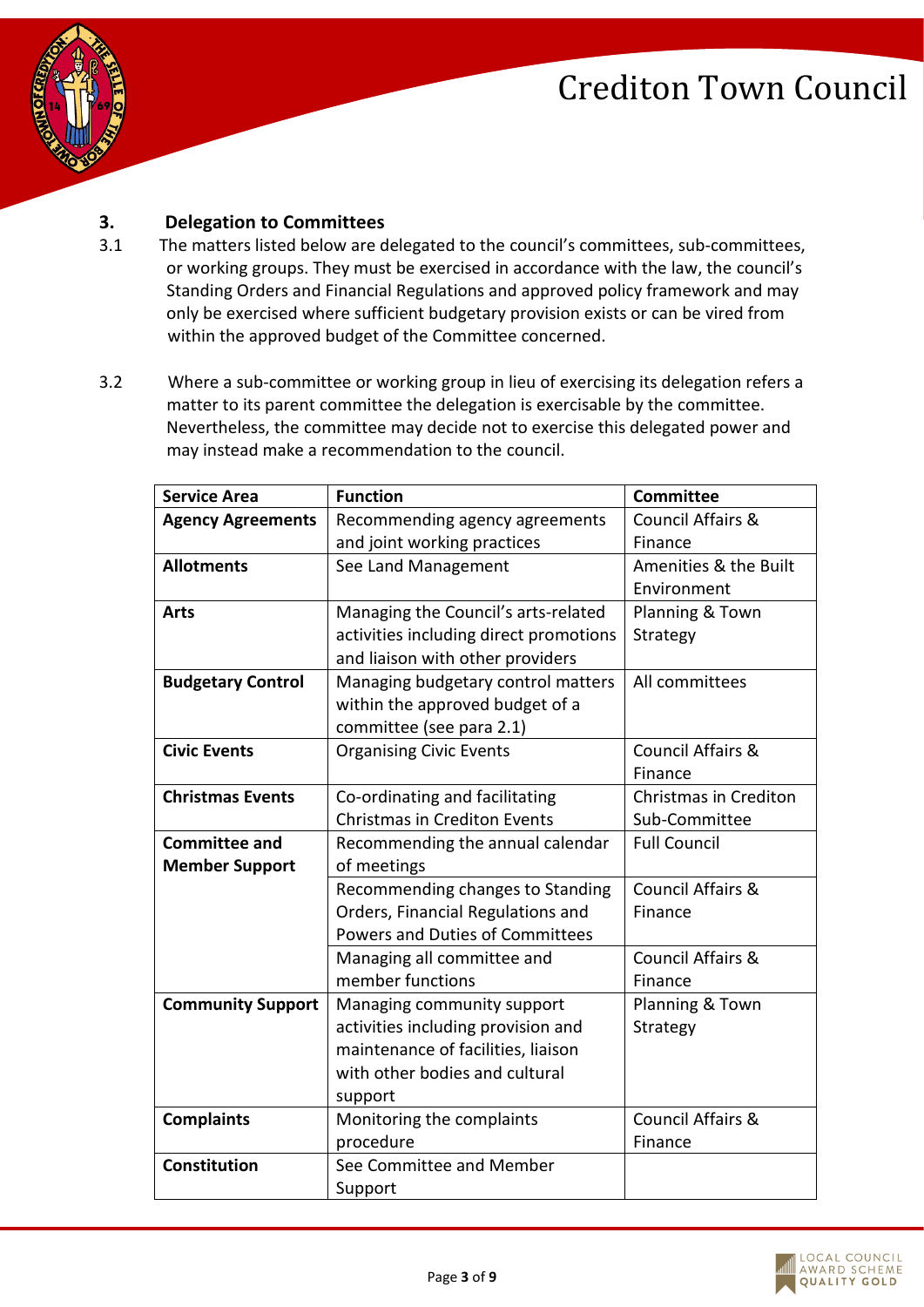

| <b>Conservation</b>      | Commenting on proposals for the        | Planning & Town              |
|--------------------------|----------------------------------------|------------------------------|
|                          | creation or modification of            | Strategy                     |
|                          | conservation areas                     |                              |
| <b>Culture</b>           | See Arts                               |                              |
| <b>Development</b>       | Commenting on planning                 | Planning & Town              |
| Control                  | applications referred to the Council   | Strategy                     |
|                          | for comment                            |                              |
| <b>Electoral Matters</b> | Initiating requests for boundary       | <b>Council Affairs &amp;</b> |
|                          | reviews and commenting during          | Finance                      |
|                          | such reviews                           |                              |
| <b>Entertainments</b>    | See Arts                               |                              |
| <b>Environment</b>       | See Heritage                           |                              |
| <b>External</b>          | Commenting on consultation             | Planning & Town              |
| <b>Consultation and</b>  | documents from other bodies            | Strategy                     |
| Representation           |                                        |                              |
| <b>Financial Matters</b> | Managing the Council's financial       | <b>Council Affairs &amp;</b> |
|                          | affairs                                | Finance                      |
| <b>Floral Display</b>    | To co-ordinate the provision of floral | Amenities & the Built        |
|                          | displays within Crediton               | Environment                  |
| <b>Grants</b>            | Award of general revenue grants to     | <b>Grants Sub-Committee</b>  |
|                          | local organisations and groups         |                              |
|                          | Award of cultural activities grants    | <b>Grants Sub-Committee</b>  |
| <b>Heritage</b>          | Dealing with general matters           | Planning & Town              |
|                          | affecting the historic environment     | Strategy                     |
|                          | and heritage of Crediton Town          |                              |
| <b>Highways</b>          | Commenting on proposals for            | Planning & Town              |
|                          | highways maintenance and repairs       | Strategy                     |
|                          | and associated matters                 |                              |
|                          | Commenting on highway policies         | Planning & Town              |
|                          |                                        | Strategy                     |
| <b>Insurance</b>         | Arranging and maintaining insurance    | <b>Council Affairs &amp;</b> |
|                          | cover in respect of the Council's      | Finance                      |
|                          | assets and activities against a wide   |                              |
|                          | range of risks                         |                              |
| <b>Land Management</b>   | Managing and maintaining Council's     | Property & Assets            |
|                          | <b>Buildings</b>                       |                              |
|                          | Maintaining the Council's various      | Property & Assets            |
|                          | areas of amenity land, play areas,     |                              |
|                          | recreation grounds and open spaces     |                              |
|                          | including setting hire charges         |                              |
|                          | Managing, maintaining, and             | Amenities & the Built        |
|                          | monitoring demand and availability     | Environment                  |
|                          | of allotment gardens                   |                              |

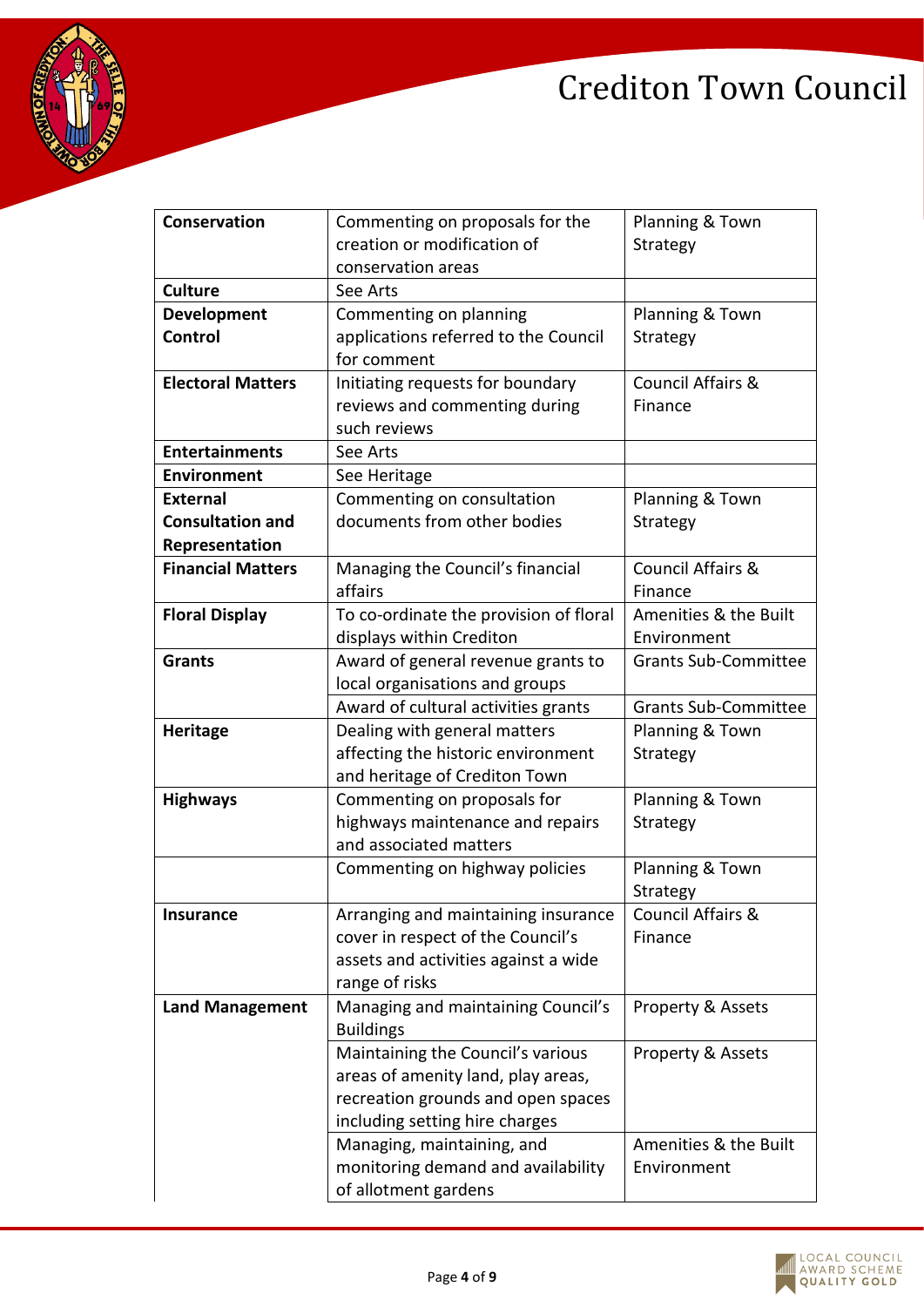

| <b>Planning Policy</b>  | Commenting on proposed revisions     | Planning & Town              |
|-------------------------|--------------------------------------|------------------------------|
|                         | of the Mid Devon District Local Plan | Strategy                     |
|                         | and other service-specific long-term |                              |
|                         | planning documents                   |                              |
| <b>Play Areas</b>       | See Land Management                  |                              |
| <b>Policy Issues</b>    | Recommending and reviewing Town      | <b>Council Affairs &amp;</b> |
|                         | Council policies                     | Finance                      |
|                         | Assisting in the development of new  | <b>Council Affairs &amp;</b> |
|                         | policies or changes in policy        | Finance                      |
|                         | Commenting on strategic policy       | Planning & Town              |
|                         | documents and consultation papers    | Strategy                     |
|                         | issued by the Government and other   |                              |
|                         | bodies                               |                              |
| <b>Public Lighting</b>  | Commenting on matters affecting      | Planning & Town              |
|                         | public lighting provision or         | Strategy                     |
|                         | maintenance in the town              |                              |
| <b>Public Toilets</b>   | Commenting on matters affecting      | Planning & Town              |
|                         | public toilet provision in the town  | Strategy                     |
| <b>Public Transport</b> | Making observations on matters       | Planning & Town              |
|                         | affecting public transport in and    | Strategy                     |
|                         | around the town                      |                              |
| <b>Publicity</b>        | Managing the Council's public        | <b>Council Affairs &amp;</b> |
|                         | relations activities and the content | Finance                      |
|                         | and circulation of the quarterly     |                              |
|                         | newsletter                           |                              |
| <b>Public Footpaths</b> | Making observations on matters       | Parish Paths Sub-            |
|                         | affecting public footpaths in and    | Committee                    |
|                         | around the town                      |                              |
| <b>Rights of Way</b>    | See Public Footpaths                 |                              |
| <b>Risk Management</b>  | Managing the Council's risk          | <b>Council Affairs &amp;</b> |
|                         | management practices and             | Finance                      |
|                         | procedures                           |                              |
| <b>Sports Grounds</b>   | See Land Management                  |                              |
| <b>Staffing</b>         | Recommending changes to the          | <b>Council Affairs &amp;</b> |
|                         | Council's approved staffing          | Finance                      |
|                         | establishment                        |                              |
|                         | Reviewing and monitoring the         | <b>Council Affairs &amp;</b> |
|                         | Council's employment arrangements    | Finance                      |
| <b>Standing Orders</b>  | See Committee and Member             |                              |
|                         | Support                              |                              |
| <b>Street Lighting</b>  | See Public Lighting                  |                              |
| <b>Town Clerk and</b>   | Recommending the appointment of      | <b>Council Affairs &amp;</b> |
| <b>Proper Officer</b>   | the Town Clerk and Proper Officer    | Finance                      |

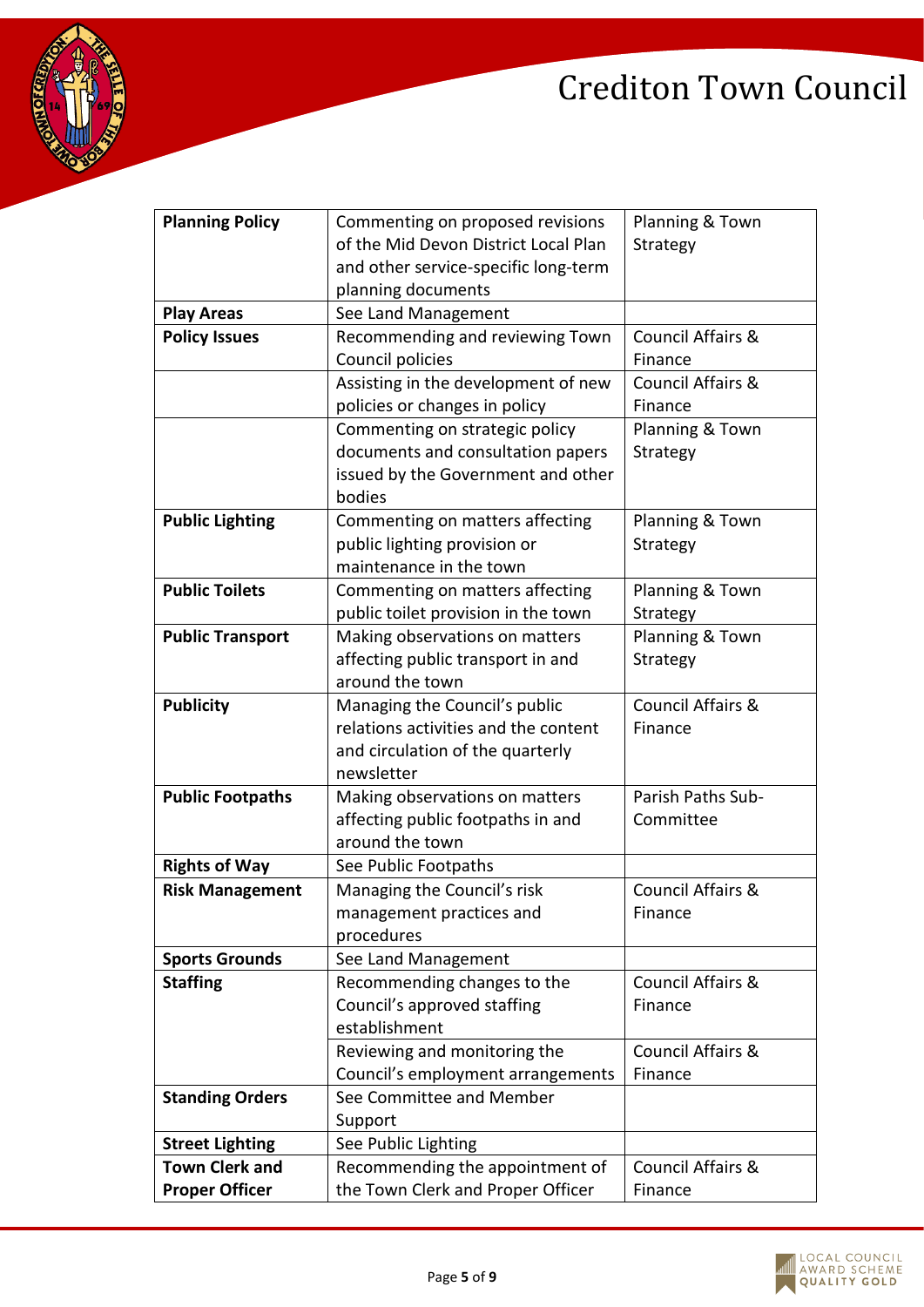



| <b>Traffic Issues</b> | Making observations on matters          | Town Strategy &              |
|-----------------------|-----------------------------------------|------------------------------|
|                       | affecting traffic management            | Planning                     |
|                       | proposals in and around the town        |                              |
| Trees                 | Managing tree planting schemes          | Amenities & the Built        |
|                       |                                         | Environment                  |
|                       | Making observations on proposals to     | Amenities & the Built        |
|                       | introduce new tree preservation         | Environment                  |
|                       | orders or allow works to trees          |                              |
|                       | covered by existing tree                |                              |
|                       | preservation orders or within           |                              |
|                       | conservation areas                      |                              |
| <b>Twinning</b>       | Making arrangements for twinning        | <b>Council Affairs &amp;</b> |
|                       | visits and activities including liaison | Finance                      |
|                       | with twinning societies                 |                              |

#### **4. Scheme of Delegation to Officers**

- 4.1 The Openness of Local Government Bodies Regulations 2014 (2014 SI No. 2095), which came into force on 6 August 2014, require a written record to be kept of certain decisions made by an officer of a parish council acting under delegated powers. The decisions are those:
	- made under a 'specific express authorisation'
	- made under a general authorisation where the effect of the decision is to; i) grant a permission or licence, ii) affect the rights of an individual
	- award a contract or incur expenditure which, in either case, significantly affects the financial position of the Town Council.
- 4.2 The following table, whilst not comprehensive, seeks to clarify responsibility in respect of at least some of these matters. Needless to say, the delegations are subject to them being implemented in accordance with the law, the Council's Standing Orders and Financial Regulations, within the accepted policy framework and where budgetary provision exists or is otherwise authorised in accordance with Financial Regulations.

| <b>Service Area</b>   | <b>Function</b>                         | <b>Officer</b>    |
|-----------------------|-----------------------------------------|-------------------|
| <b>Audit</b>          | To maintain a continuous internal audit | <b>Town Clerk</b> |
| <b>Communications</b> | To deal with all press and public       | <b>Town Clerk</b> |
|                       | relations on behalf of the Council      |                   |
| <b>Documents</b>      | To sign documents on behalf of the      | <b>Town Clerk</b> |
|                       | Council                                 |                   |
| <b>Elections</b>      | To notify the Returning Officer of all  | <b>Town Clerk</b> |

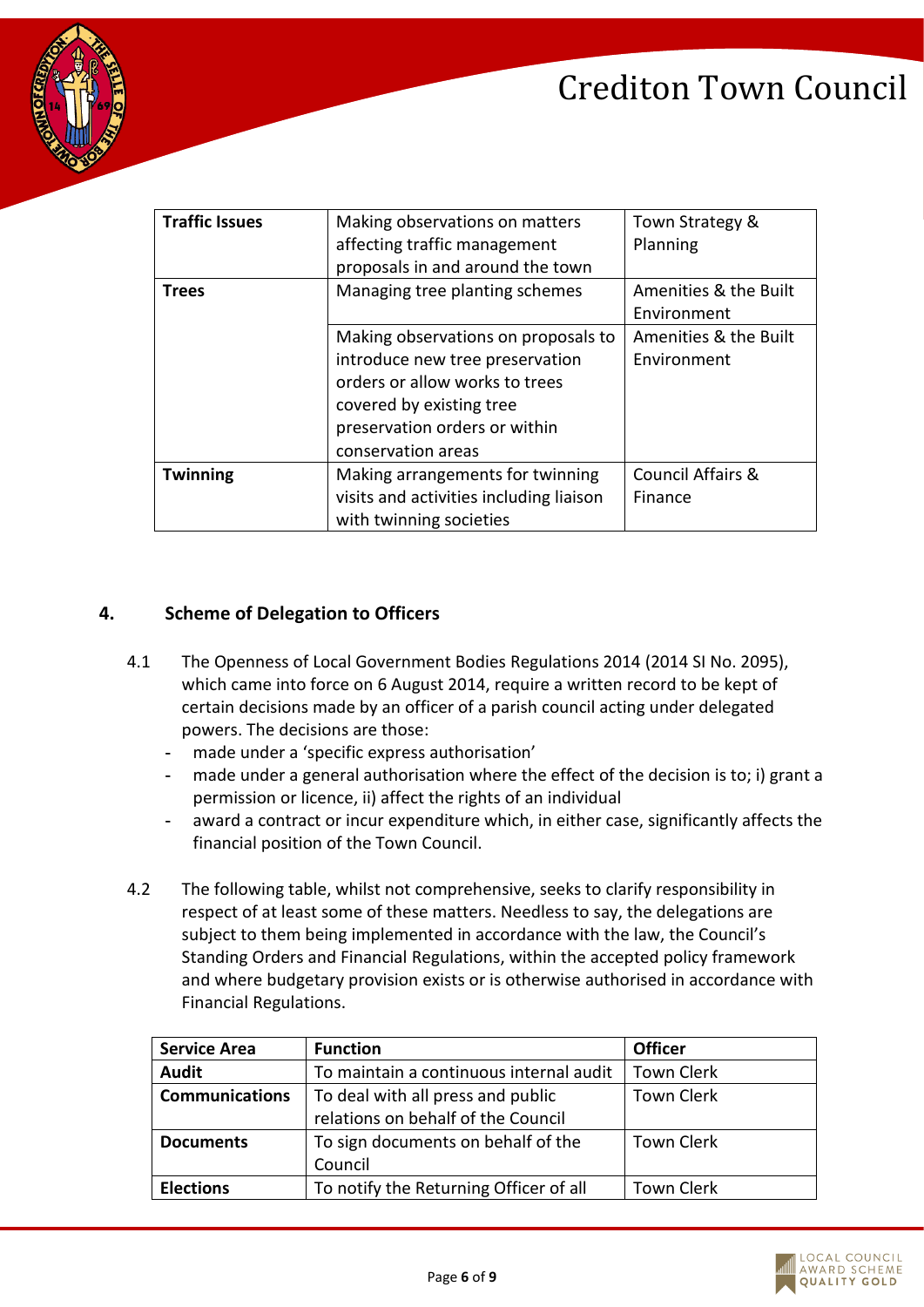

|                        | casual vacancies arising in the           |                   |
|------------------------|-------------------------------------------|-------------------|
|                        | membership of the Council as required     |                   |
|                        | by statute and to liaise with him or her  |                   |
|                        | regarding the conduct of elections        |                   |
| <b>Emergency</b>       | To lead the Council's response in the     | <b>Town Clerk</b> |
| <b>Planning</b>        | case of a major emergency in              |                   |
|                        | consultation with and/or under the        |                   |
|                        | direction of the Emergency Planning       |                   |
|                        | Officers at Mid Devon District Council    |                   |
| <b>Finance</b>         | To administer the Council's bank          | <b>Town Clerk</b> |
|                        | balances                                  |                   |
|                        | To maintain adequate insurance cover      | <b>Town Clerk</b> |
|                        | for the Council's activities and property |                   |
|                        | To act as Responsible Financial Officer   | <b>Town Clerk</b> |
|                        | for the purposes of the Accounts and      |                   |
|                        | Audit Regulations in place at the time    |                   |
|                        | To authorise the payment of accounts      | <b>Town Clerk</b> |
|                        | To write-off outstanding debts in         | <b>Town Clerk</b> |
|                        | accordance with Financial Regulations     |                   |
|                        |                                           |                   |
|                        | Expenditure on revenue items may be       | <b>Town Clerk</b> |
|                        | authorised up to the amounts included for |                   |
|                        | that class of expenditure in the approved |                   |
|                        | budget                                    |                   |
| Freedom of             | To have overall responsibility for the    | <b>Town Clerk</b> |
| <b>Information</b>     | Council's Freedom of Information          |                   |
|                        | <b>Publication Scheme</b>                 |                   |
| <b>Information and</b> | To be responsible for the provision and   | <b>Town Clerk</b> |
| Communication          | management of information and             |                   |
| <b>Technology</b>      | communication technology provided         |                   |
|                        | throughout the Council including the      |                   |
|                        | replacement of out-dated equipment        |                   |
|                        | or the purchase of new equipment          |                   |
|                        | within the approved Budget                |                   |
| Land and               | To purchase necessary goods and           | <b>Town Clerk</b> |
| <b>Property</b>        | <b>Supplies</b>                           |                   |
|                        | To maintain the Council's offices and     | <b>Town Clerk</b> |
|                        | Property                                  |                   |
|                        | To deal with day to day matters in        | <b>Town Clerk</b> |
|                        | relation to the allotments functions,     |                   |
|                        | including the implementation of           |                   |
|                        | allotment terms, conditions and rules,    |                   |
|                        |                                           |                   |
|                        | allocation of allotment tenancies,        |                   |

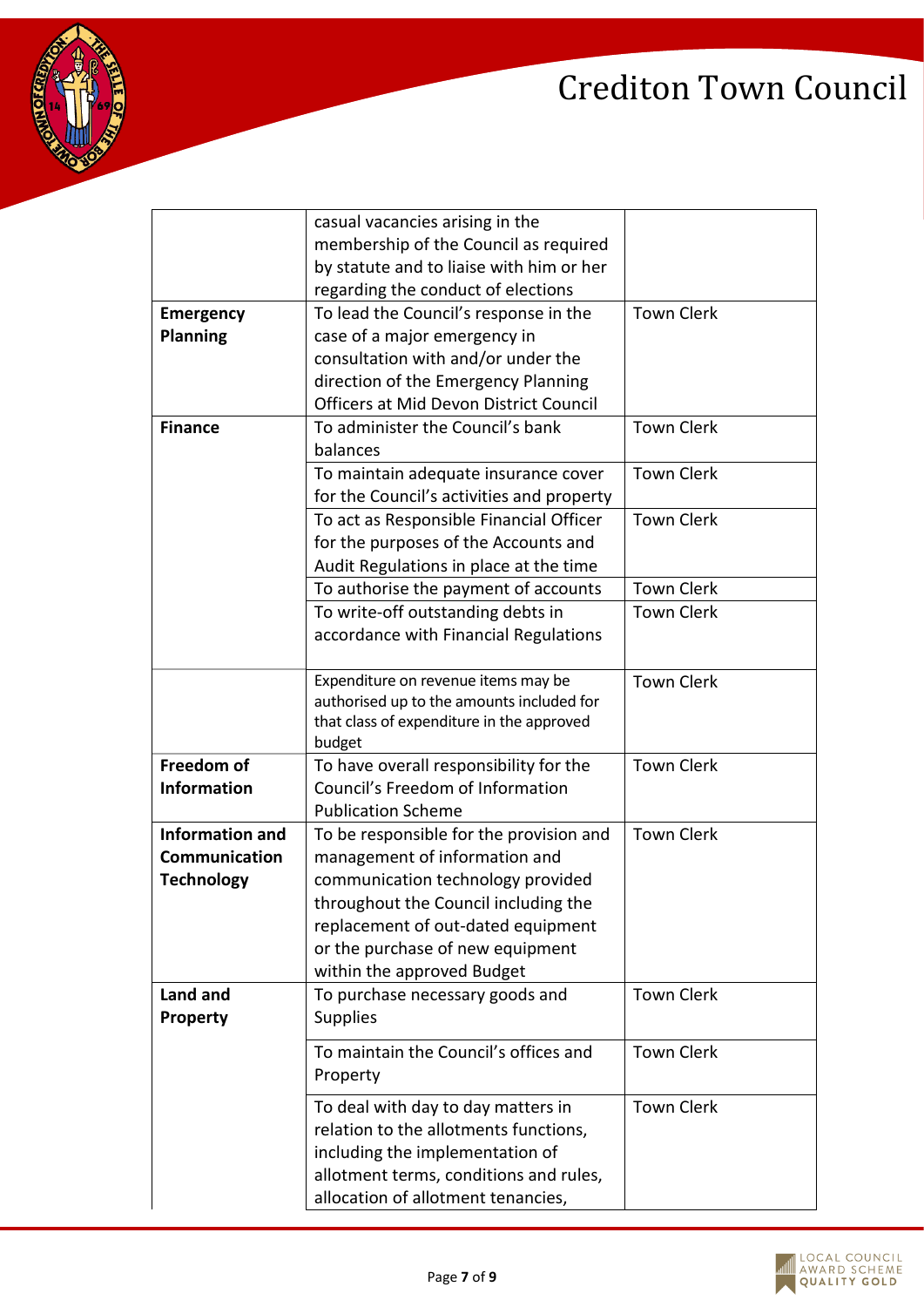

|                        | issuing of non-cultivation notices and   |                   |
|------------------------|------------------------------------------|-------------------|
|                        | notices to quit.                         |                   |
|                        | To adjust grass cutting frequencies in   | <b>Town Clerk</b> |
|                        | relation to the maintenance of the       |                   |
|                        | various open areas for which the         |                   |
|                        | Council is responsible                   |                   |
|                        | To devise planting schemes for the       | <b>Town Clerk</b> |
|                        | various open areas for which the         |                   |
|                        | Council is responsible                   |                   |
|                        | To ensure that trees for which the       | <b>Town Clerk</b> |
|                        | Council is responsible are maintained in |                   |
|                        | a safe condition in accordance with      |                   |
|                        | good arboricultural practice             |                   |
| Lettings               | To authorise casual lettings of the      | <b>Town Clerk</b> |
|                        | Council's various properties subject to  |                   |
|                        | payment in accordance with the           |                   |
|                        | approved scale of charges where          |                   |
|                        | appropriate                              |                   |
| <b>Meetings</b>        | Arrange and call meetings of the         | <b>Town Clerk</b> |
|                        | Council, its Committees and Sub-         |                   |
|                        | Committees                               |                   |
|                        | Carry out and implement any Council,     | <b>Town Clerk</b> |
|                        | Committee or Sub-Committee decision      |                   |
| <b>Members Support</b> | To deal with requests from Members       | <b>Town Clerk</b> |
|                        |                                          |                   |
| <b>Motor Vehicles</b>  | To maintain, repair and renew the        | <b>Town Clerk</b> |
| and Plant              | Council's motor vehicles, plant and      |                   |
|                        | equipment                                |                   |
| <b>Proper Officer</b>  | To act as Proper Officer for the         | <b>Town Clerk</b> |
|                        | purposes set out in Standing Order 15    |                   |
|                        | and for all other purposes prescribed    |                   |
|                        | by law                                   |                   |
| <b>Staffing</b>        | Management of all employees,             | <b>Town Clerk</b> |
|                        | including the authority to take          |                   |
|                        | disciplinary action, excluding           |                   |
|                        | termination of employment under          |                   |
|                        | agreed procedures                        |                   |
|                        | To implement national pay awards and     | <b>Town Clerk</b> |
|                        | conditions of service                    |                   |
|                        | Within the approved budget and in        | <b>Town Clerk</b> |
|                        | accordance with Standing Orders to       |                   |
|                        | administer the staffing establishment    |                   |
|                        | and the national agreement on pay and    |                   |
|                        |                                          |                   |